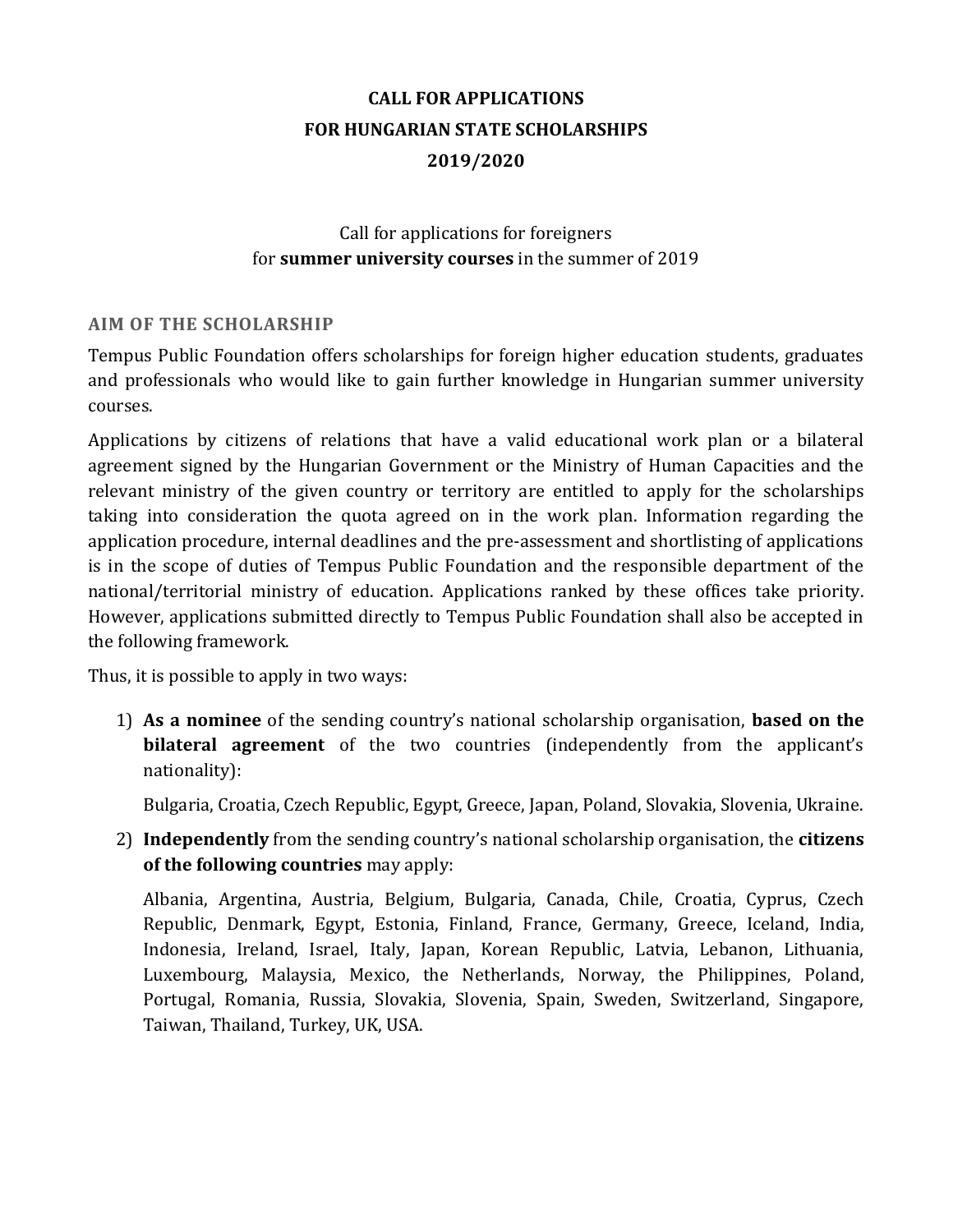# **ELIGIBILITY**

# **2019 summer courses (2-4 weeks)**

Applicants may select 3 options in order of preference from the list provided in the appendix of this Call for application and on www.tka.hu. However, the scholarship allows scholarship holders to participate only in one course. The placement of the applicants depend on the capacity of the receiving institutions, therefore applicants may be accepted in either of the institutions they selected previously, independently from their order of preference.

# CASES OF NON-ELIGIBILITY

- Foreign citizens with an immigration/ settlement permit or in the course of applying for such a permit in Hungary, or dual citizens
- Foreign citizens with permanent residence in Hungary
- **Foreign citizens employed on a permanent basis as defined by the Hungarian Labour Law**
- Students in employment applying for part-time or correspondence study programmes

# AGE LIMIT FOR APPLICANTS

For all types of state scholarships applicants must be over 18 at the time of submitting the application. There is no age limit.

### **FURTHER IMPORTANT INFORMATION**

**Only one application may be submitted to summer courses. In case of applying for more than one scholarship, the latest one will be taken into consideration. Within the application the order of preference for the chosen summer courses needs to be indicated.** For the same period only one scholarship by Tempus Public Foundation may be used.

During one application cycle within the bilateral state scholarship programme, beside summer courses, additional applications may be submitted for partial/semester studies or a research stay in case they do not overlap in time. Only two scholarships may be granted.

In case of receiving other **simultaneous scholarships covered by the Hungarian state,** applicants are not eligible for the state scholarship.

Scholarship-holders must stay in Hungary during the entire period of their studies or research, excluding school and public holidays.

### **Utilization period**

### **Scholarships may be implemented during the summer of 2019.**

### **Postponement**

The granted scholarship can only be used within the utilization period indicated in the call, so it cannot be postponed to the following academic year.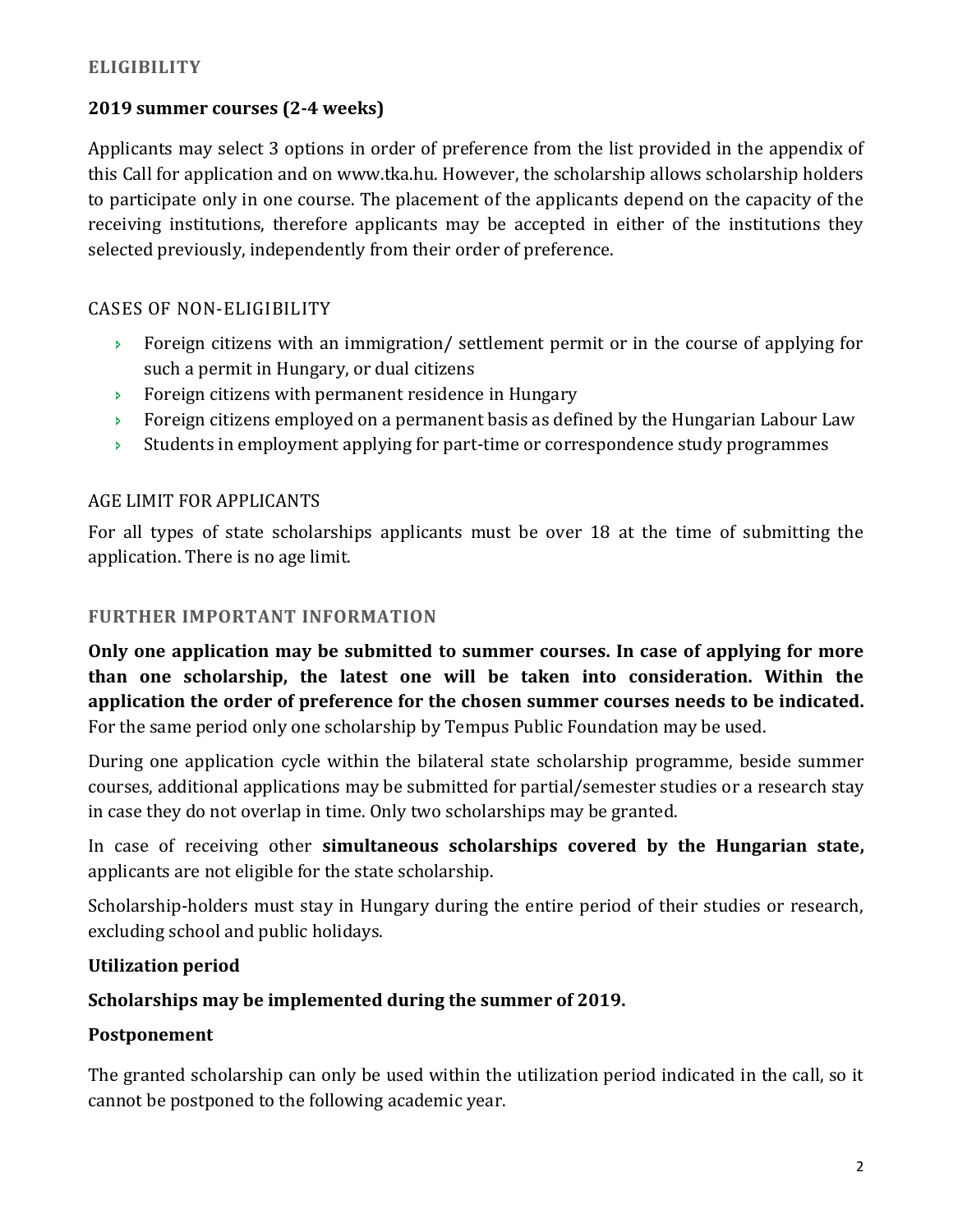# **Resignation**

In case the applicant cannot or do not want to use the scholarship within the period approved by the decision of TPF, a new application for the following academic year has to be submitted. The applicant is requested to inform his/her TPF contact person by e-mail, as well as the host institution, without delay (see TPF's contact persons for bilateral state scholarship countries here: [https://tka.hu/getDoc.php?doc=3839cd4b264282cc10ed70d8d315c59ad6f0067f\)](https://tka.hu/getDoc.php?doc=3839cd4b264282cc10ed70d8d315c59ad6f0067f).

### **Vis maior**

The scholarship holder is entitled to interrupt/finish the scholarship due to a vis maior situation occurring during his/her scholarship period. In this case, the scholarship holder has to inform his/her TPF contact person by email, as well as the host institution, without delay(see TPF's contact persons for bilateral state scholarship countries here: [https://tka.hu/getDoc.php?doc=3839cd4b264282cc10ed70d8d315c59ad6f0067f\)](https://tka.hu/getDoc.php?doc=3839cd4b264282cc10ed70d8d315c59ad6f0067f). In case of nomination, the national office responsible for scholarship grants has to be informed, as well.

# **SUBMITTING THE APPLICATION**

The application should be submitted as follows:

 fill your basic personal and application data in the **online questionnaire** which serves as the application platform. You will find it at this link:

<https://limesurvey.tpf.hu/index.php/468359?lang=en> It can be reached and filled in **only in English**.

**send all the application documents** (see below) **by email** to the [nikoletta.elter@tpf.hu](mailto:nikoletta.elter@tpf.hu) e-mail address.

# **All the application documents should be sent IN ONE EMAIL and possibly ON THE DAY OF FILLING IN THE QUESTIONNAIRE.**

*We would kindly ask our applicants to possibly indicate a gmail address as your contact, as well as send your application documents from it. Any hotmail, yahoo, citromail or freemail addresses are not supported by our email provider, so we do not always receive such emails and we cannot answer them.*

### **Deadline: 5 April 2019, Friday, 11 pm**

**Please note that applications with formal errors and incomplete applications cannot be accepted and they will be automatically rejected.** 

Note: Applicants applying under the work plan system should submit their applications and required documents to the organization responsible for scholarships in the sending relation, too. These scholarship offices or responsible ministries work with individual deadlines. Applicants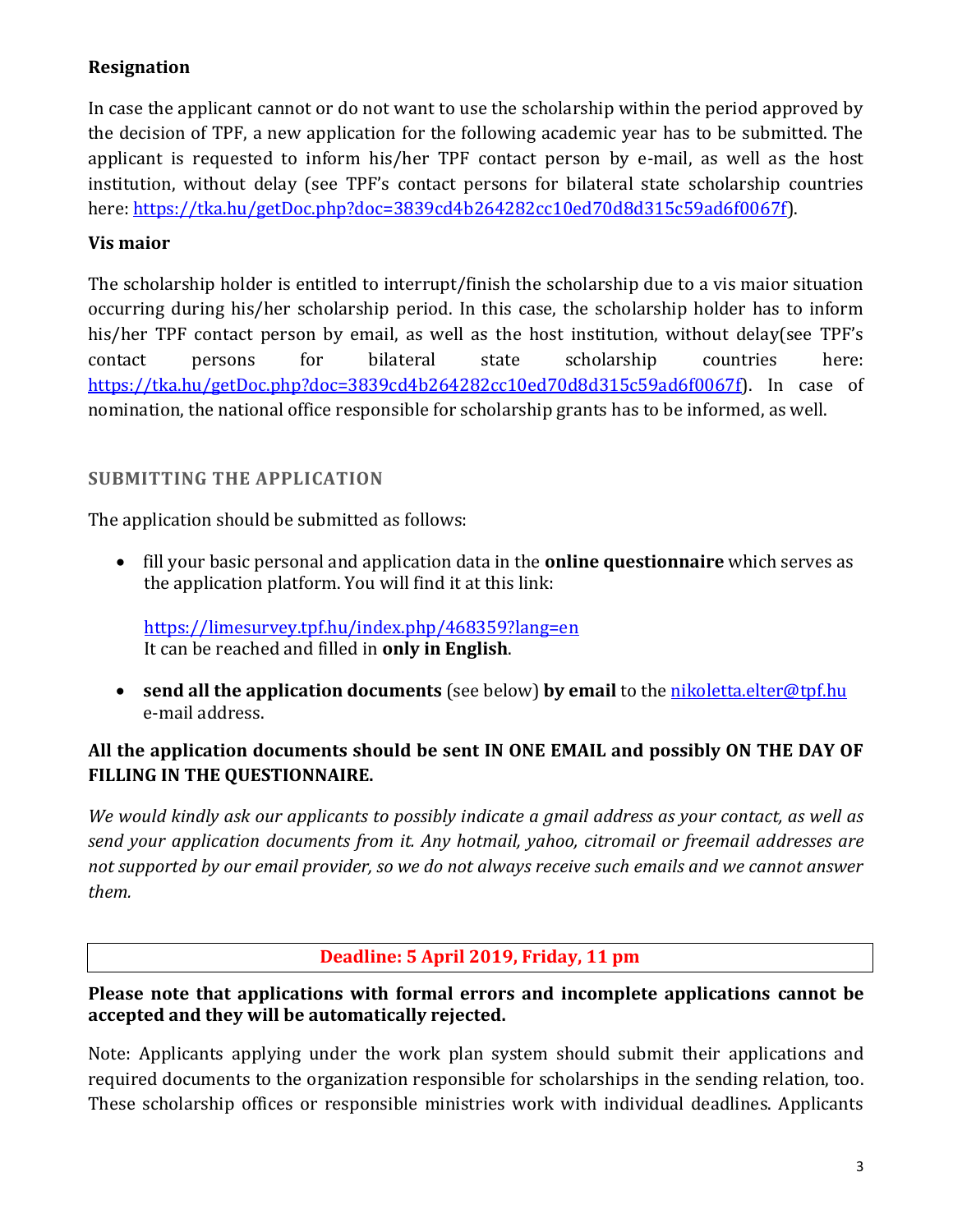are advised to contact the responsible organisation of their sending relation as soon as possible so that the given relation can officially review, rank and nominate the applications to TPF.

# **APPLICATION PROCEDURE**

The Hungarian party evaluates applications nominated and ranked by partner offices, as well as individually submitted applications and it examines the applicants' eligibility.

It is followed by a formal assessment by Tempus Public Foundation. Formally correct applications will also be evaluated along professional requirements.

Preference is given to applicants nominated by their sending relation in the selection procedure if their applications meet the professional requirements during the evaluation.

Any kind of undue influence on the professional evaluation or the application procedure cause immediate exclusion from the selection procedure.

Scholarships are granted by the Board of Trustees of Tempus Public Foundation in the name of the Minister responsible for education in Hungary.

All applicants (in case of nomination the national/territorial partner offices, too) will be informed of the final result of the application (awarded scholarship/waiting list/rejection) electronically (in special circumstances, by post, too) by Tempus Public Foundation. At the same time successful applicants will be provided with information concerning the terms and conditions needed to organise their stay in Hungary, in May/June 2019. In case of research, TPF informs the host institute, as well.

There is no appeal to the decision.

#### **DOCUMENTS TO BE SUBMITTED**

The email part of the application should contain the following documents:

The language of the **documents** can be **Hungarian, English, French or German**. If they are not written in either of these four languages, their **official Hungarian or English translations** must also be attached. **Documents with the stamp and signature of the issuing institution on letterhead can be considered as official**, there is no need to have it translated by a translator office.

- 1. Application form of Tempus Public Foundation (downloadable form: [https://tka.hu/international-programmes/4133/information-for-applicants\)](https://tka.hu/international-programmes/4133/information-for-applicants) *Please, properly sign and date the document.*
- 2. Letter of motivation minimum 1, maximum 2 pages long
- 3. Not more than a 3-month-old medical certificate issued by a GP of satisfactory health condition for studies (no contagious disease). There is no template for it.
- 4. Copy of the picture page of ID card or passport.
- 5. Transcript of records (original copy and its certified Hungarian or English translation)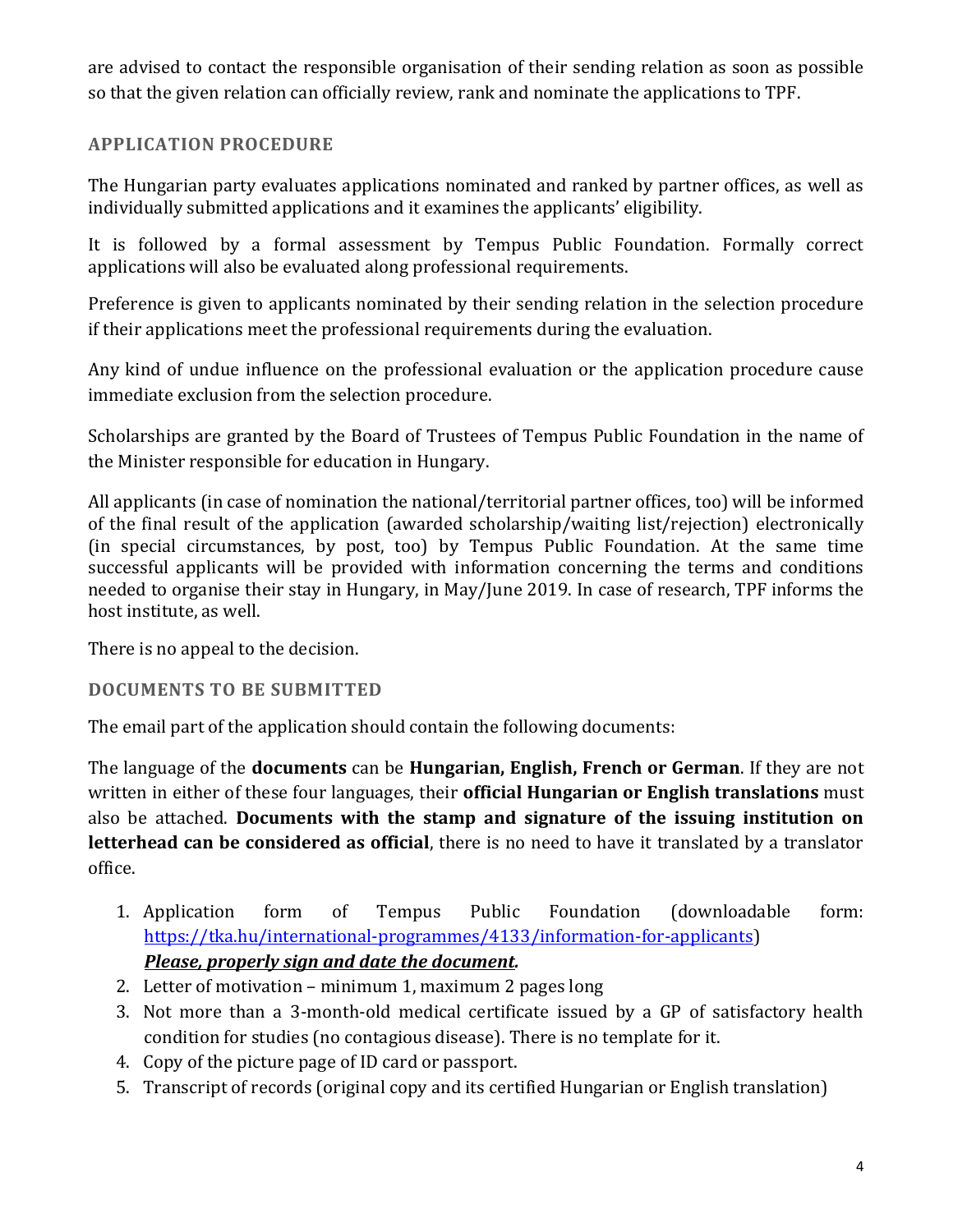- University students: copy of the transcript of records of the last completed semester
- Graduates: copy of the highest degree/diploma of higher education
- 6. Short description of the grading system (e.g. '30 points' = excellent, etc.)
- 7. Proof of language proficiency (Hungarian or English) required for the summer university course. In case of Hungarian courses, if the applicant has a Hungarian knowledge, it can be any type of Hungarian language exam certificate, or a formal certificate (in Hungarian or English) issued by the sending institution/workplace, foreign Hungarian Institute or a Hungarian consul, marking the level of the knowledge. Without a Hungarian knowledge: any kind of certificate of an at least B2-level English knowledge (language exam certificate, certificate issued by a language department or lectorate) because the mediatory language is English in the courses.
- 8. A Letter of Recommendation issued by a teacher of the sending higher education institution/employer (with letterhead and signature and/or stamp)

### **FINANCIAL PROVISIONS**

The scholarship is the participation fee which includes the classes, accommodation and meals.

# **ADDITIONAL INFORMATION ON FINANCIAL PROVISIONS**

State scholarships **cannot be awarded at the same time with any other scholarships** granted by the Hungarian state. In case scholarship holders are granted another scholarship or get any other financial support (wage) for the same scholarship period, they must withdraw their state scholarship.

The scholarship is meant to contribute to the living expenses of only one person, it does not necessarily cover all expenses during the scholarship period. There is no financial support for visa fees and any allowance for accompanying persons.

Apart from the above-mentioned costs, Tempus Public Foundation cannot ensure any other allowance or support.

### **Travel expenses**

Travel expenses to Hungary, within Hungary and back to the country of origin are not covered by Tempus Public Foundation.

# **Entitlement to Healthcare Services**

According to the rules of the European Parliament and Council Regulations 883/2004 (EC) and 987/2009 (EC), scholarship-holders who are citizens of either the European Union, EEA member countries or Switzerland are entitled to healthcare services in medical necessity during their stay in Hungary.

Healthcare services in medical necessity during their stay in Hungary are available for scholarship-holders with the European Health Insurance Card (E111). Medical necessity is determined by the physician who considers the given circumstances. Scholarship-holders should obtain the European Health Insurance Card in their home country prior to the arrival to Hungary.